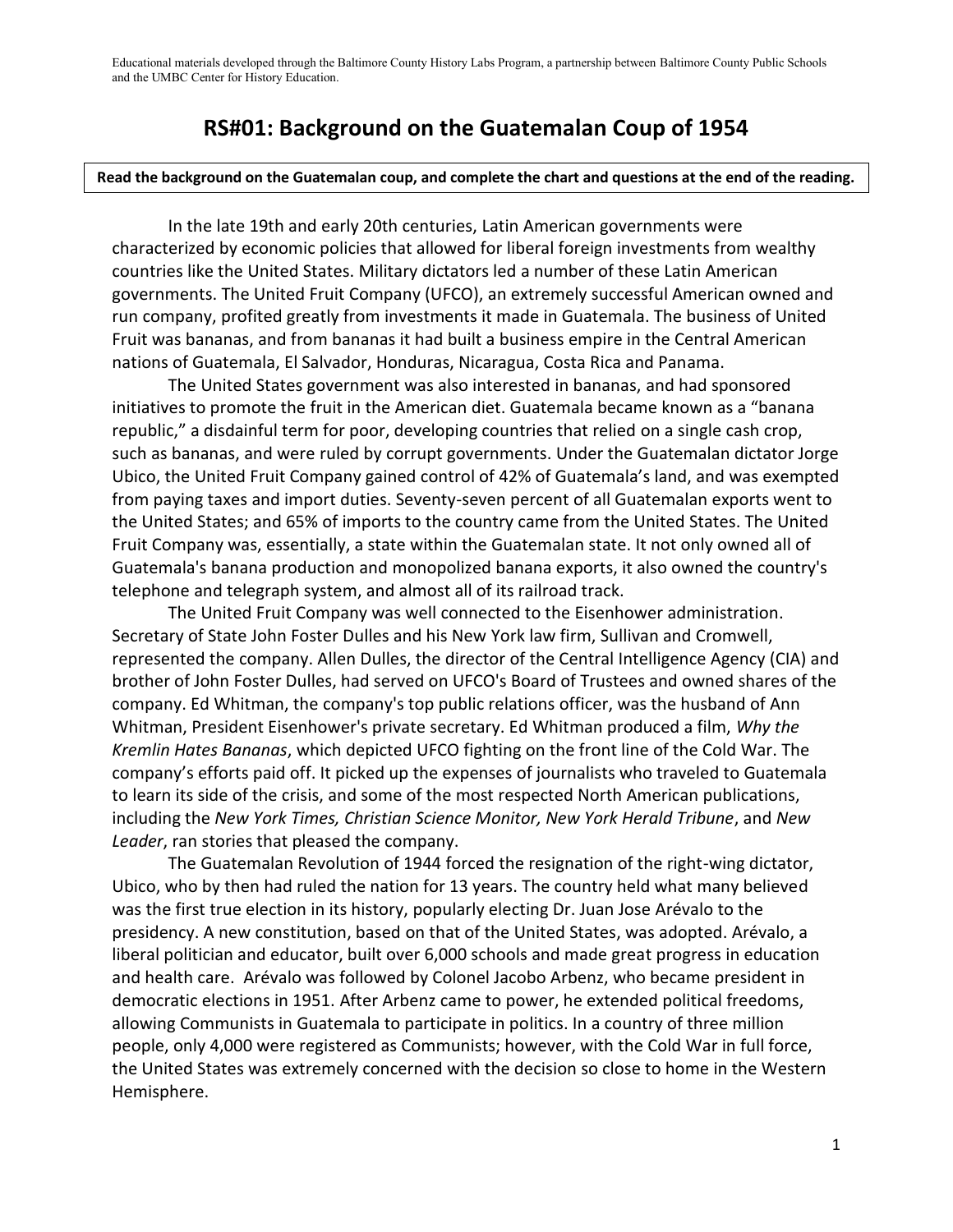Educational materials developed through the Baltimore County History Labs Program, a partnership between Baltimore County Public Schools and the UMBC Center for History Education.

The United States became further alarmed after President Arbenz proposed "Decree 900," to redistribute undeveloped lands held by large property owners to landless farmers, which constituted 90% of the population. The United States likened this land reform policy to that enacted by Communist regimes. By 1952, Arbenz had expropriated (taken from its owners) 225,000 acres and made them available to rural workers and farmers. At the time, just two percent of landowners owned 70% of useable agrarian lands, and farm laborers were kept in a form of debt slavery. The biggest obstacle to land reform in Guatemala was the United Fruit Company. While the government compensated property owners for the expropriated lands, United Fruit believed the compensation was not enough. The company demanded to be reimbursed for the full market value of the land, while the Guatemalan government was only willing to pay according to the worth of the land claimed in May 1952 tax assessments. This was problematic because United Fruit, like other big companies, had understated the value of the land to reduce its tax burden. The Guatemalan government was able to seize 40% of the land held by the giant corporation at little cost.

United Fruit felt that Arbenz was challenging it politically and financially. The company began a massive anti-communist propaganda effort against Guatemala in the U.S. press. The Eisenhower administration was also alarmed by the policy direction of the Arbenz government. Eisenhower did not want to intervene directly in Guatemala, however, to avoid the impression that the United States would attack a Western Hemisphere ally. Additionally, Eisenhower had vowed to reduce Cold War military spending. Instead, the United States utilized the newly created Central Intelligence Agency to launch a covert operation to remove Arbenz. The CIA was created, in part, to conduct espionage missions around the world. The Guatemalan operation was known as "Operation PBSUCCESS." In 1952, two years after the election of Jacobo Arbenz, the CIA began recruiting an opposition force to overthrow him. Looking to the Guatemalan military, the CIA chose a disgruntled, anti-Arbenz officer, named Carlos Castillo Armas, to lead the operation.

On June 17, 1954, with the support of the U.S. government and the CIA, Armas launched an invasion. The invading forces numbered only 150 men, but the CIA had convinced the Guatemalan public and Arbenz that a major invasion was underway. The CIA set up a clandestine (secret) radio station to broadcast propaganda messages, jamming Guatemalan radio signals. Skilled American pilots were hired to bomb strategic points in Guatemala City. U.S. personnel flew the invasion aircrafts and filled the airways with bogus transmissions, adding to the impression. The CIA used spies within the Guatemalan military and government to actively undermine President Arbenz's authority, demoralize his supporters, and block efforts to defeat Armas.

Unaware that the CIA was orchestrating the military coup against him, Arbenz turned to the U.S. government for help, placing his faith in a so-called ally that stated it was committed to advancing and spreading democracy. On Sunday, June 27, 1954, President Jacobo Arbenz resigned from office and fled Guatemala. The CIA replaced him with a military dictator, Colonel Carlos Castillo Armas, whom the CIA designated the "liberator" of the Guatemalan people.

Adapted from: La Feber, Walter. America, Russia, and the Cold War, 1945-1996. 8<sup>th</sup> ed. America in Crisis. New York, New York: McGraw-Hill Companies, Inc., 1997. 152, 157-159,

<http://www.pbs.org/frontlineworld/stories/guatemala704/history/timeline.html>